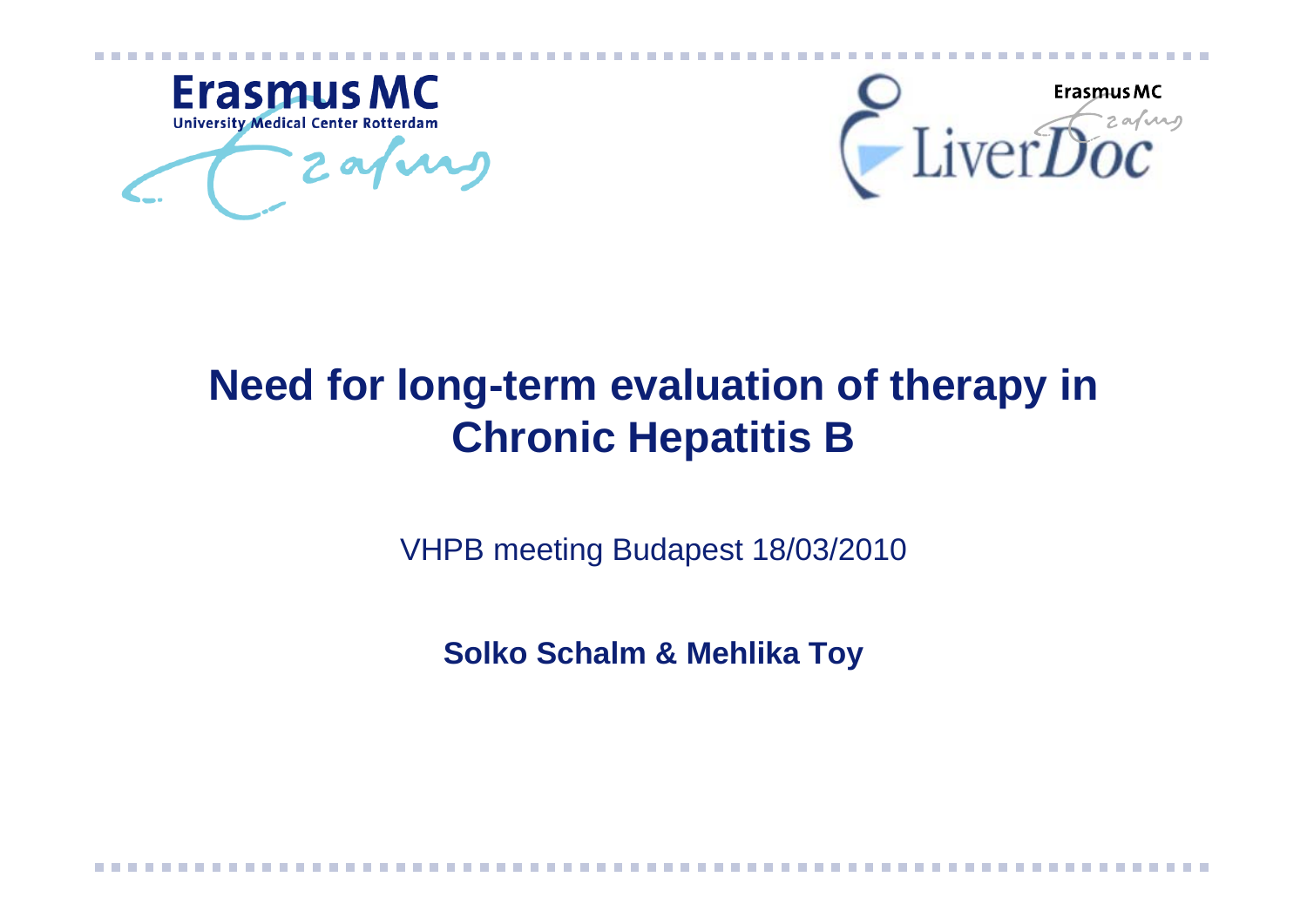#### Eliver*Doc* Licensed Therapy Chronic hepatitis B **Erasmus MC** Frafing

| <b>Drug</b>                 | Date of<br>licence | <b>Efficacy</b><br>marker          | <b>Disease</b><br>marker              | <b>Clinical</b><br>outcome                | <b>Mortality</b> |
|-----------------------------|--------------------|------------------------------------|---------------------------------------|-------------------------------------------|------------------|
| Interferon<br>peginterferon | 1991<br>2005       | <b>HBeAg loss</b>                  | <b>ALT</b> normal<br><b>Histology</b> | CC: reduced<br><b>cirrhosis</b>           | reduced          |
| Lamivudine                  | 1998               | <b>HBeAg loss</b>                  | <b>ALT</b> normal<br><b>Histology</b> | <b>RCT: reduction</b><br>liverfailure/HCC | unchanged        |
| <b>Adefovir</b>             | 2002               | <b>HBeAg loss</b>                  | <b>ALT</b> normal<br><b>Histology</b> |                                           |                  |
| <b>Entecavir</b>            | 2005               | <b>HBVDNA</b><br><b>HBeAg loss</b> | <b>ALT</b> normal<br><b>Histology</b> |                                           |                  |
| <b>Tenofovir</b>            | 2008               | <b>HBVDNA</b><br><b>HBeAg loss</b> |                                       |                                           |                  |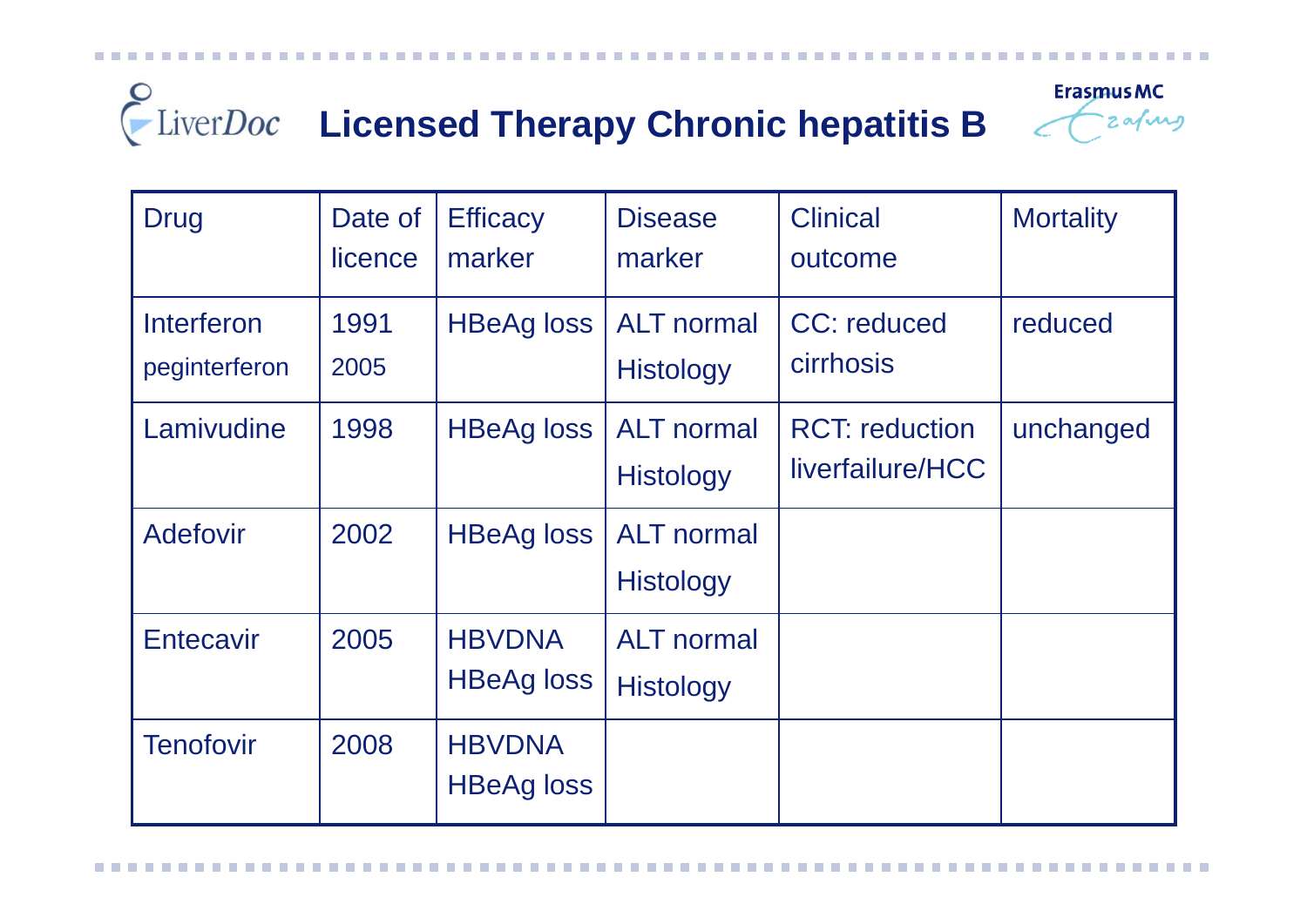# **LiverDoc Antiviral Therapy Chronic Hepatitis B: A Systematic Review Ann Int Med 2009**



**National Institutes of Health Consensus Development Conference:**

- $\mathcal{L}(\mathcal{L})$  **Purpose:** To evaluate the effectiveness of antiviral therapy for adults with chronic hepatitis B infection
- $\mathcal{L}_{\mathcal{A}}$  **Conclusion:** Evidence was insufficient to assess treatment effect on clinical outcomes or determine whether improvements in selected intermediate measures are reliable surrogates. Future research is needed to provide evidence-based recommendations about optimal antiviral therapy in adults with chronic hepatitis B infection

Comments:

All studies: non-USA and <1000 patients were excluded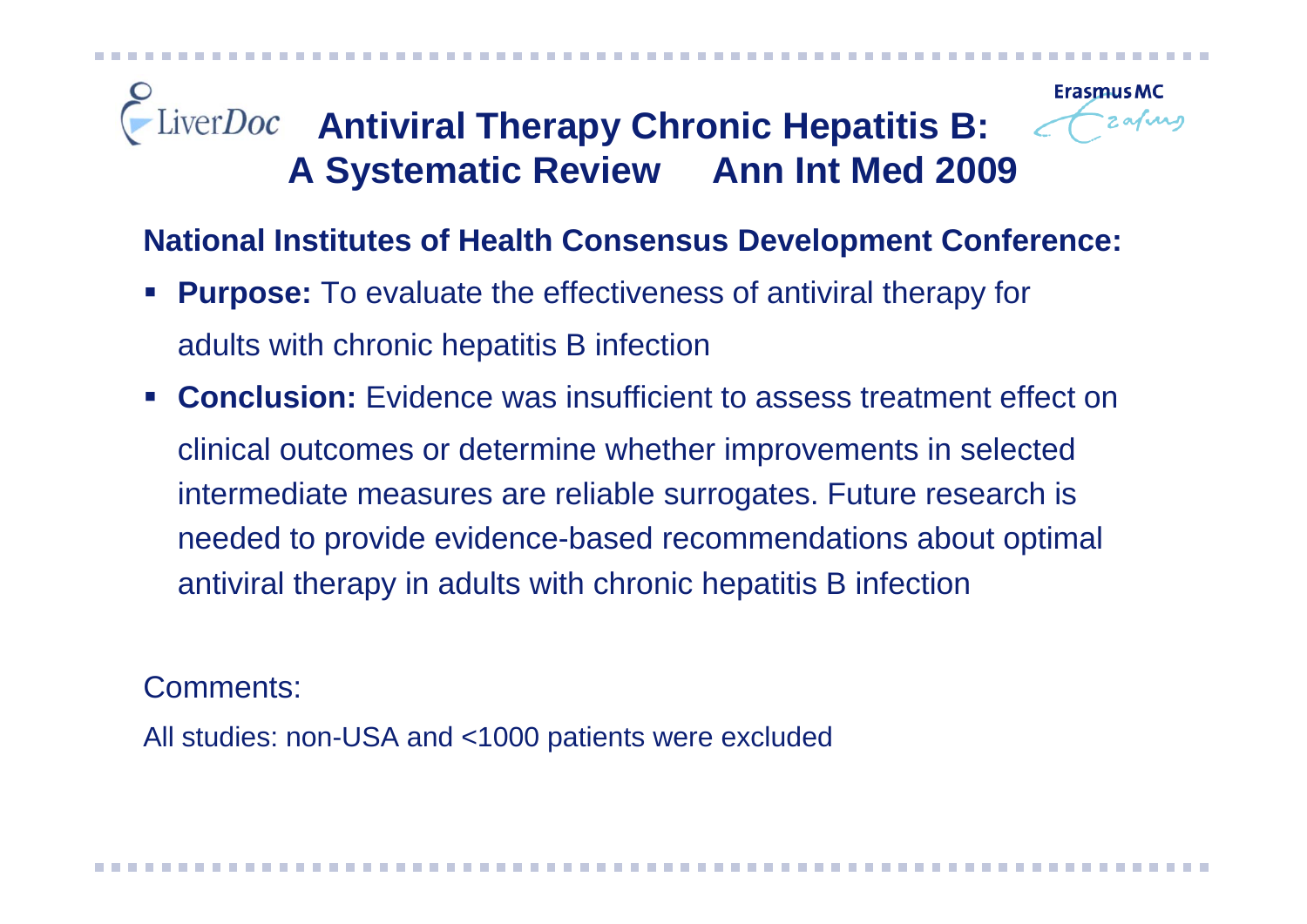

### **Cirrhosis & IFN**





#### **Fattovitch G Hepatology 1997**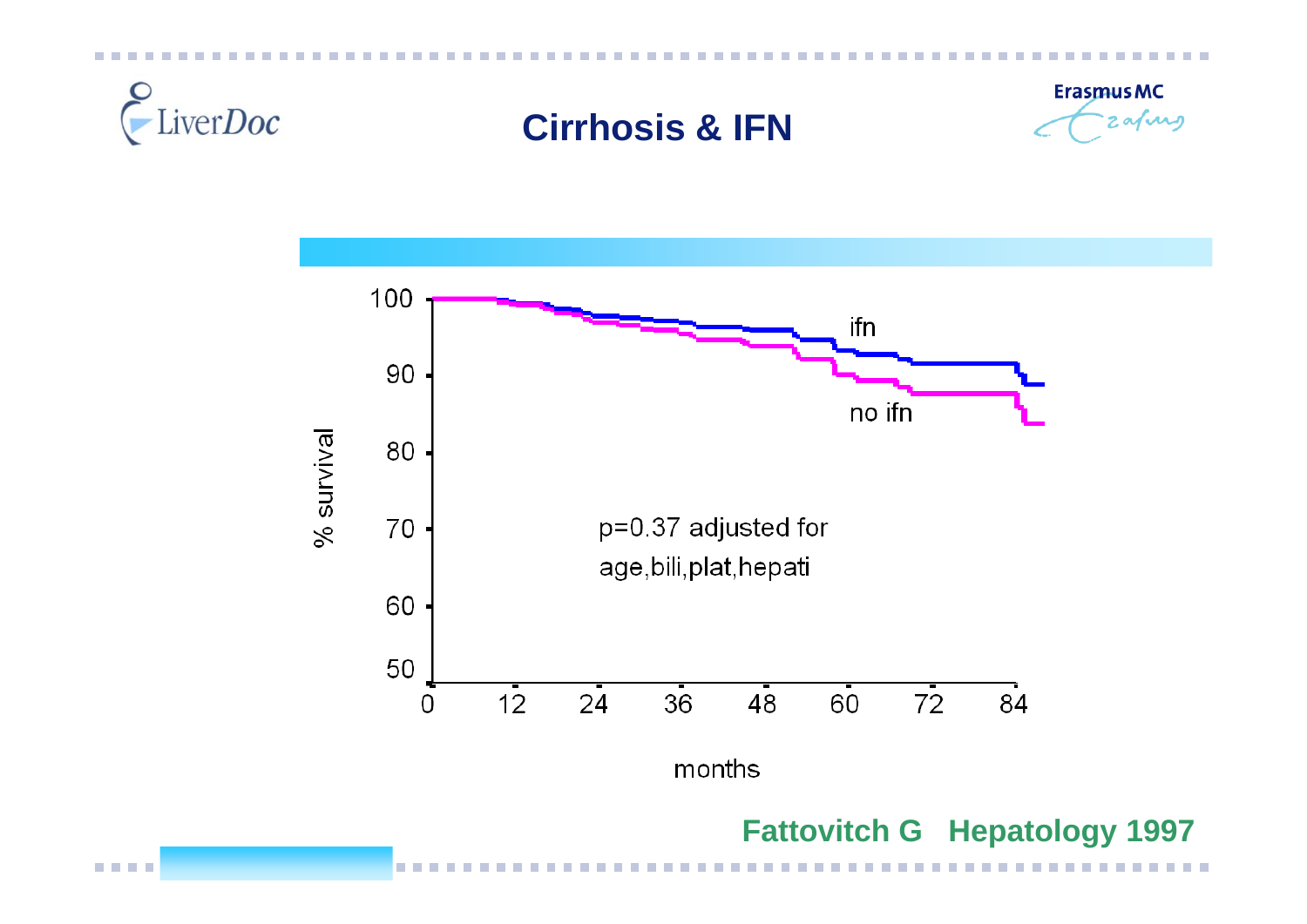



determinants of survival by Cox regression

age: ALT normalization : +

| loss of HBeAg : |  |
|-----------------|--|
| IFN treatment : |  |

**Fattovich , Hepatology 1997**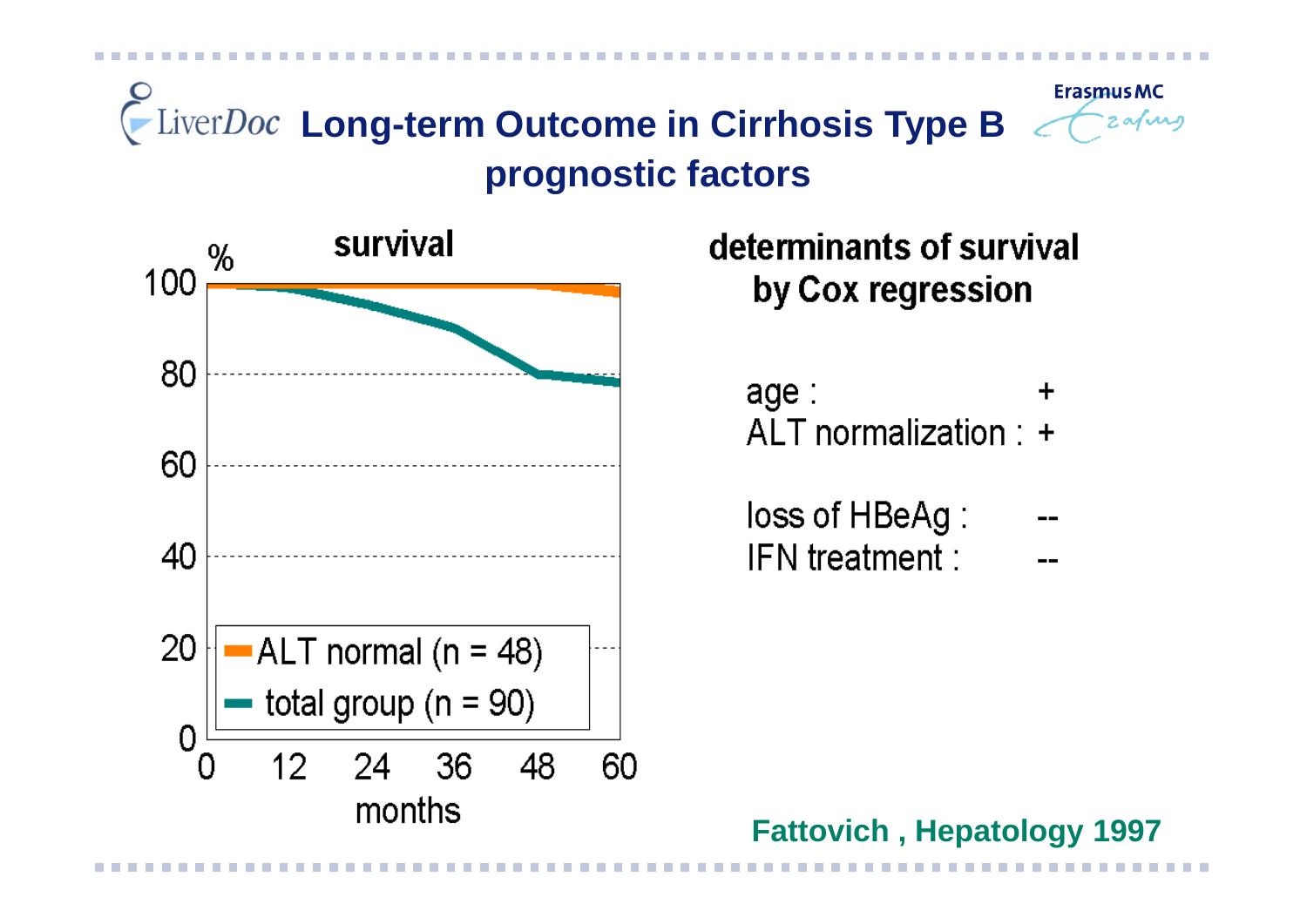



## **Cirrhosis type B & Lamivudine 3-year outcome**

|                           | Lamivudine     | Placebo       | P-value |
|---------------------------|----------------|---------------|---------|
| <b>Outcome measure</b>    | $\%$           | $\frac{6}{6}$ |         |
| Any clinical endpoint     | 8              | 18            | 0,001   |
| <b>HCC</b>                | $\overline{4}$ | 7             | 0,047   |
| Child-Pugh score $up > 2$ | 3              | 9             | 0,023   |
| <b>Mortality (%)</b>      | 3              | $\mathbf 2$   | n.s     |

#### **Liaw Y-F, Sung JJY, Chow WC, Farrell G NEJM 2004**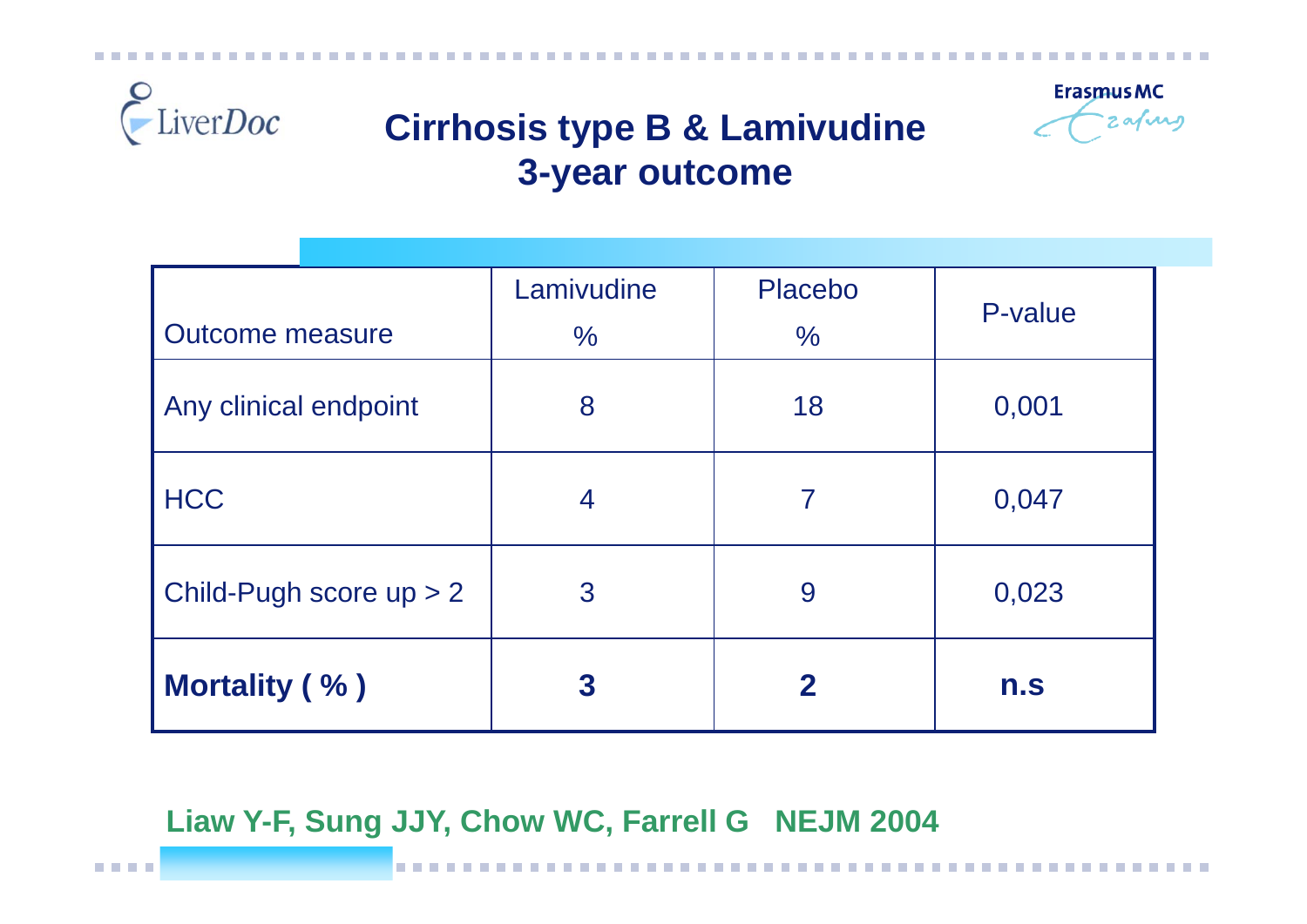



## **Cirrhosis type B & Lamivudine 3-year outcome**

|                                         | Lamivudine      | Lamivudine      | <b>Placebo</b> |
|-----------------------------------------|-----------------|-----------------|----------------|
| <b>Outcome measure</b>                  | <b>YMDD</b> neg | <b>YMDD</b> pos |                |
| <b>Number</b>                           | 221             | 209             | 214            |
| HCC ( %)                                | 4               | 4               | 8              |
| <b>Child-Pugh score</b><br>$up > 2$ (%) | $<$ 1           |                 | 10             |
| LR-Mortality (%)                        |                 | 4               | $\overline{2}$ |

#### **Liaw Y-F, Sung JJY, Chow WC, Farrell G NEJM 2004**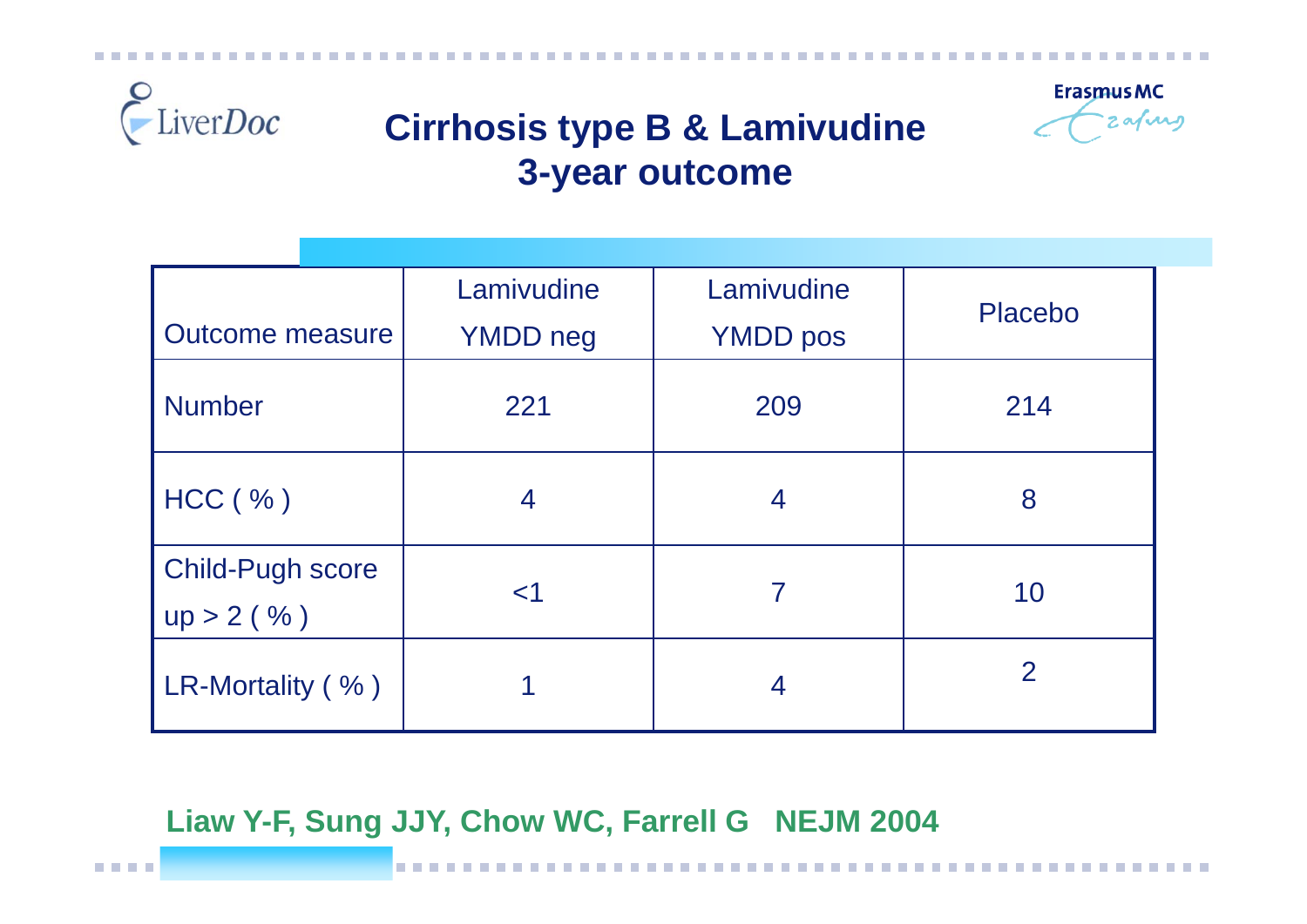

| Outcome                    | Lamivudine<br>response n=21 | Lamivudine<br>resistance $n=22$ |        |
|----------------------------|-----------------------------|---------------------------------|--------|
| Decompensation             | $0\%$                       | 32%                             | p<0,01 |
| <b>HCC</b>                 | 28%                         | 43%                             | n.S.   |
| <b>Total complications</b> | 28%                         | 64%                             | p<0,01 |
| <b>Survival</b>            | 74%                         | 74%                             | n.S    |
|                            |                             | <b>Lampertico P AASLD 2003</b>  |        |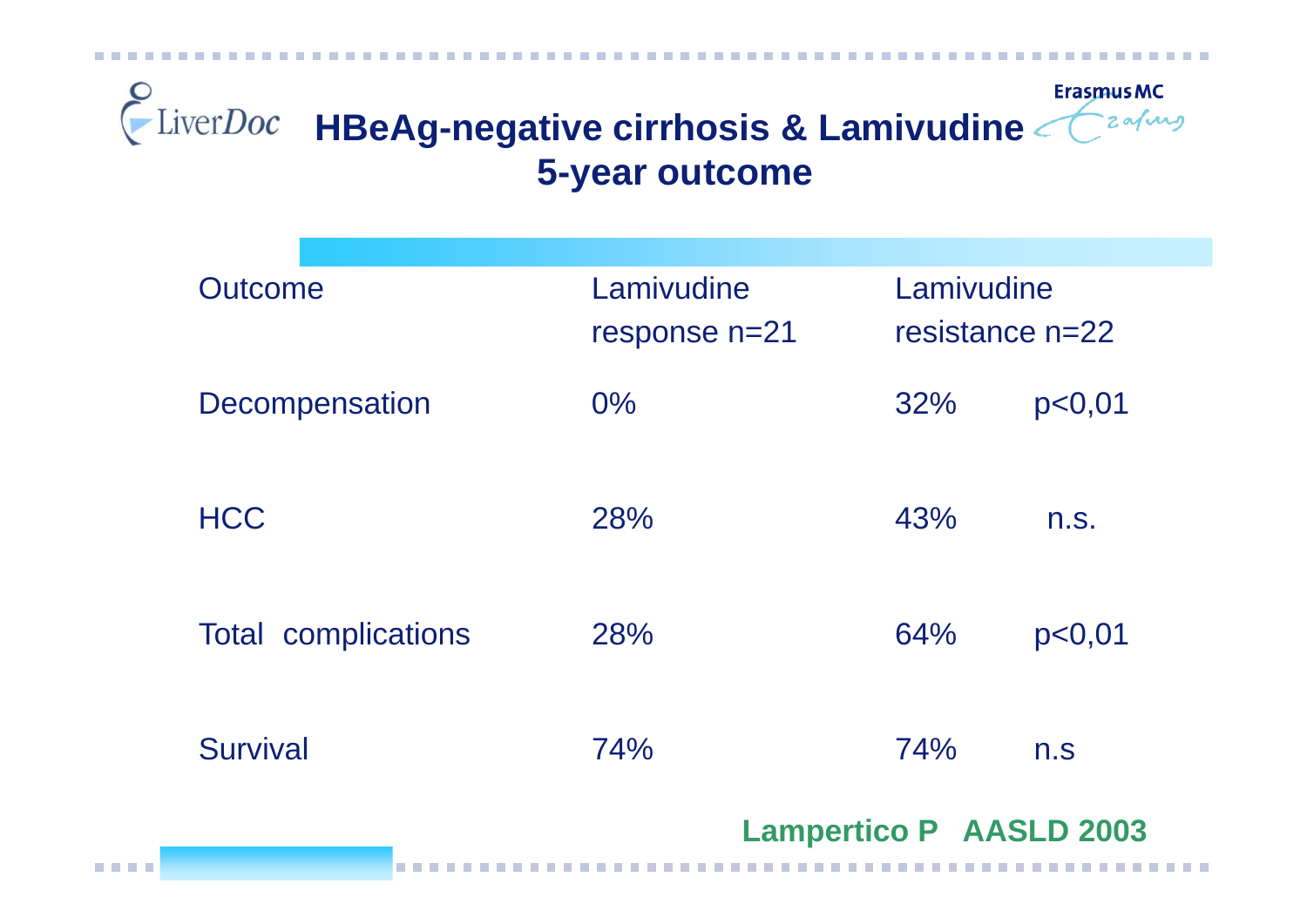**Erasmus MC LiverDoc** Long-term Outcome Chronic hepatitis B **Lam-ADV Treatment Compared with Historical\* IFN** α **Data**



 $\triangleright$  follow-up for a relatively short time

¾ $\triangleright$  comparison with historical IFN $\alpha$  data – not a head-to-head comparison

**Papatheodoridis** *Hepatology* **2005**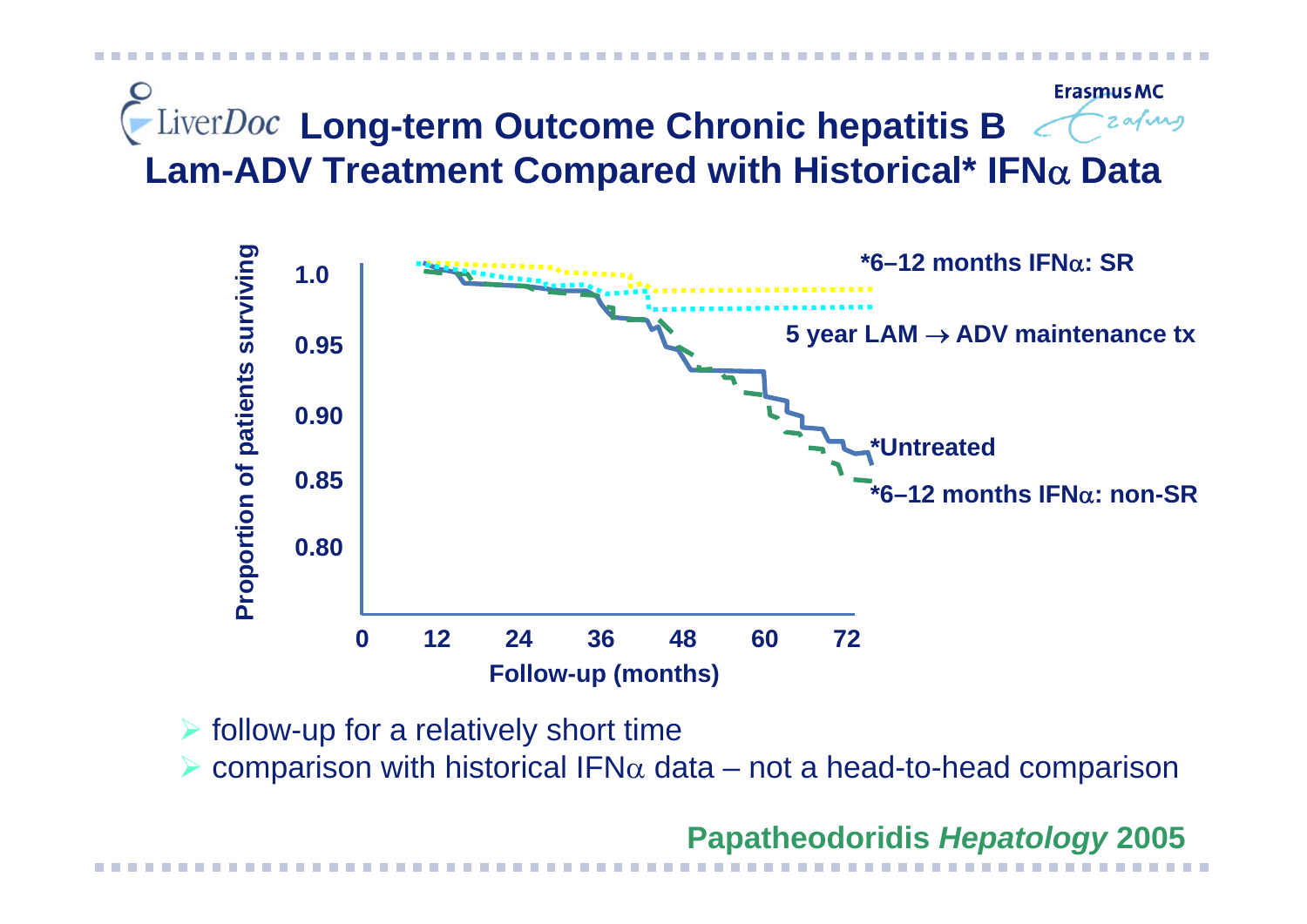



# **Design Cirrhosis type B & Entecavir Prospective RCT**



Randomization Week 0 US & CT or MRI**Screening** 

Week 48US, CT or MRI Week 52Implement Patient Management Decision Based on Week 48 Data

Week 100/104Week 152/156Week 204/208Week 256/260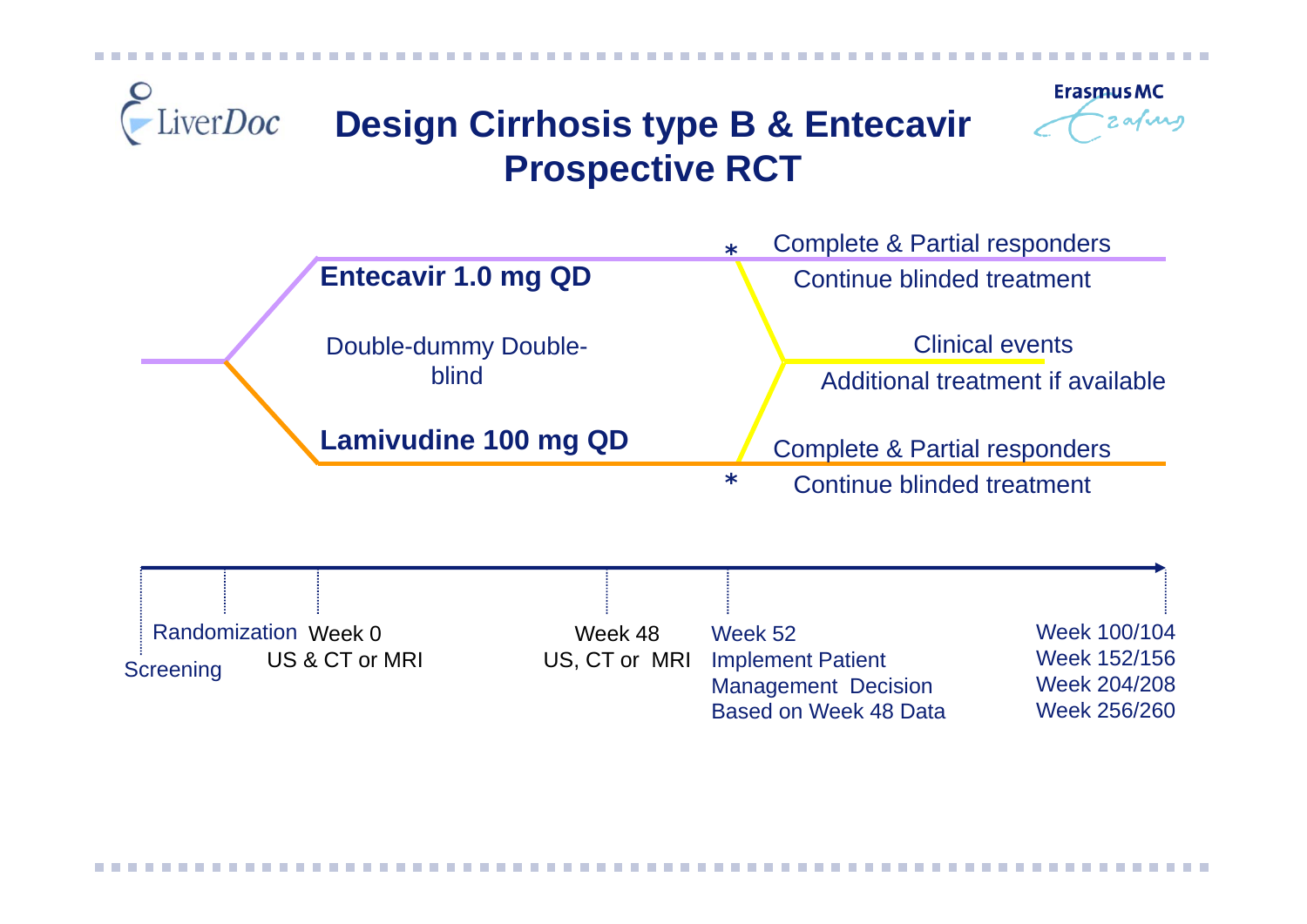



# **Design Cirrhosis type B & Entecavir RCT: power analysis**

| Data source           | <b>Estimated 5-year</b><br>mortality | <b>Estimated 5-year</b><br>decompensation rate |
|-----------------------|--------------------------------------|------------------------------------------------|
| Lamivudine            | 7%                                   | 10%                                            |
| Entecavir             | 2%                                   | 5%                                             |
| Number needed per arm | 290                                  | 475                                            |

Project killer: academic opinion that RCT with lamivudine as comparator ethically unacceptable is in view of availability of HBVDNA monitoring and effective drugs for lamivudine resistance.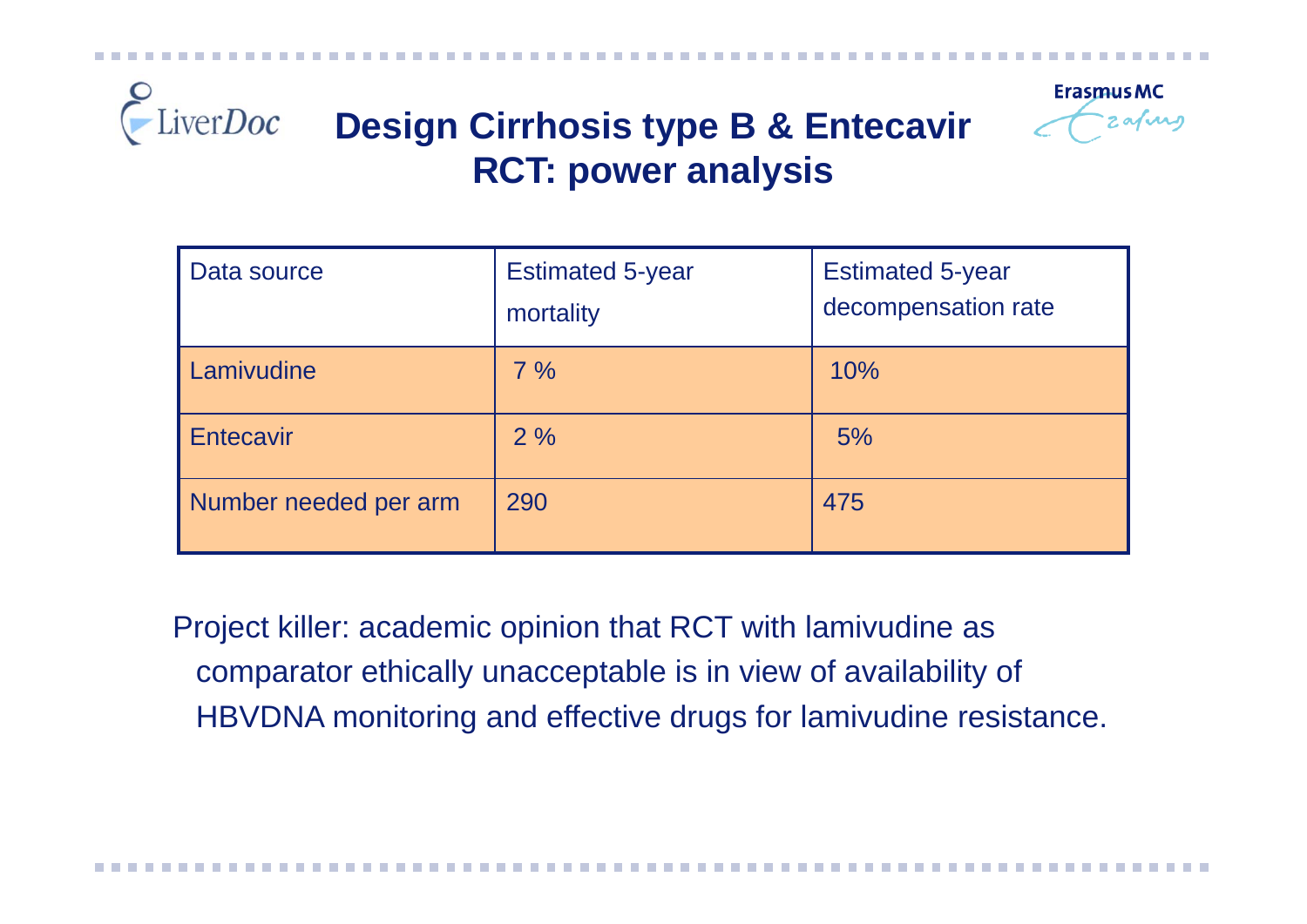

Design: prospective *multi center* cohort study

Study population: patients with viral hepatitis B associated *compensated* cirrhosis

HBVDNA > 10e3 irrespective of e-status or HDV coinfection

no signs of HCC; HIV or serious disease with high risk predicted mortality

Treatments: *entecavir 1 mg daily* No of patients to be included: *500*

Outcomes:

a. treatment failure (Ltx or liver-related death, decompensation, HCC);

b. non-liver related mortality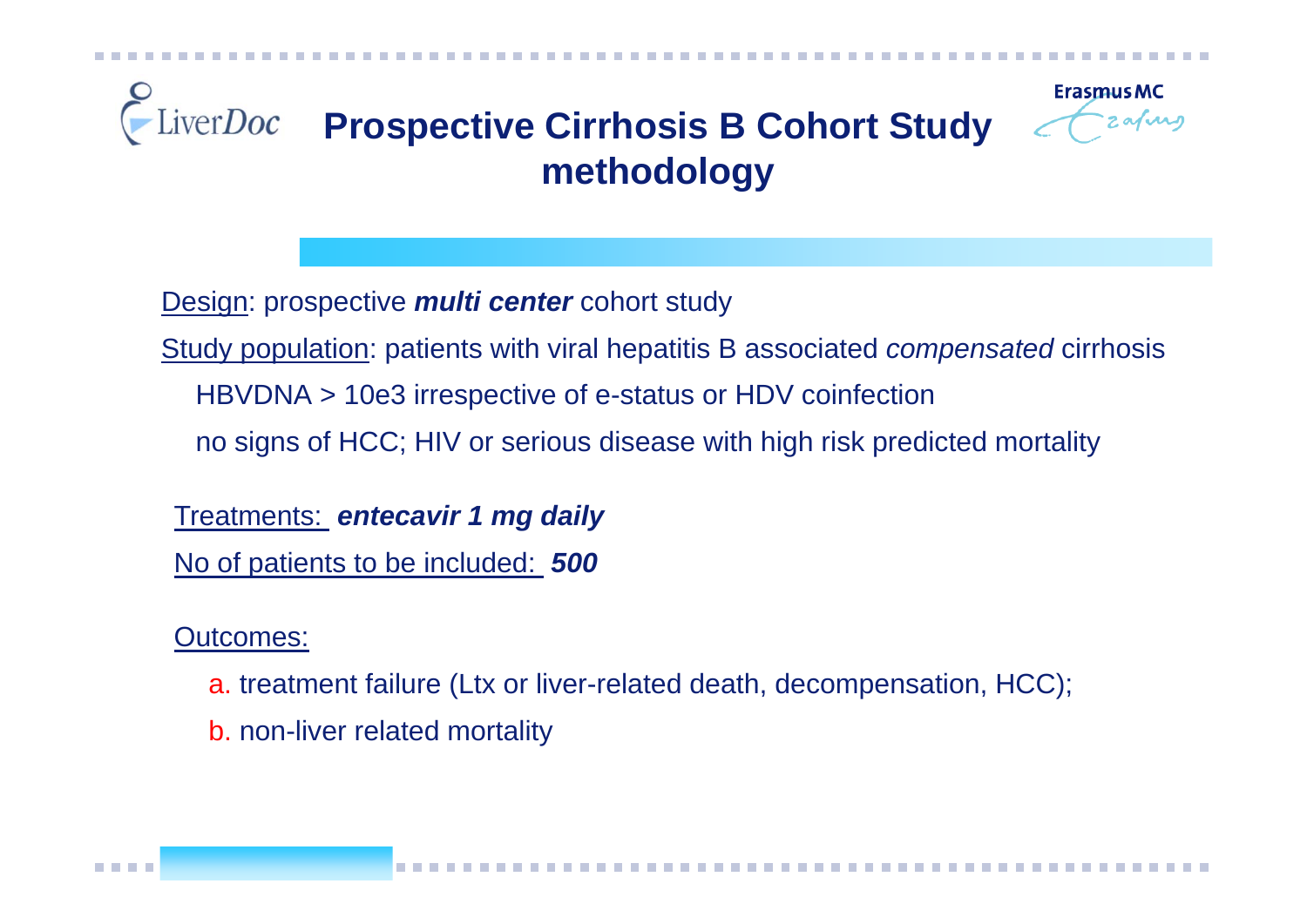

This cohort study can be set up as a:

SURVIVAL-study: Endpoint = disease progression (yes or no) and time of progression

Or

Logistic regression analysis: Endpoint = disease progression at 3 years (yes or no)

Project killer: FDA requirement that company making entecavir conducts a 10,000 patient cohort study for 10 years to exclude drug oncogenicity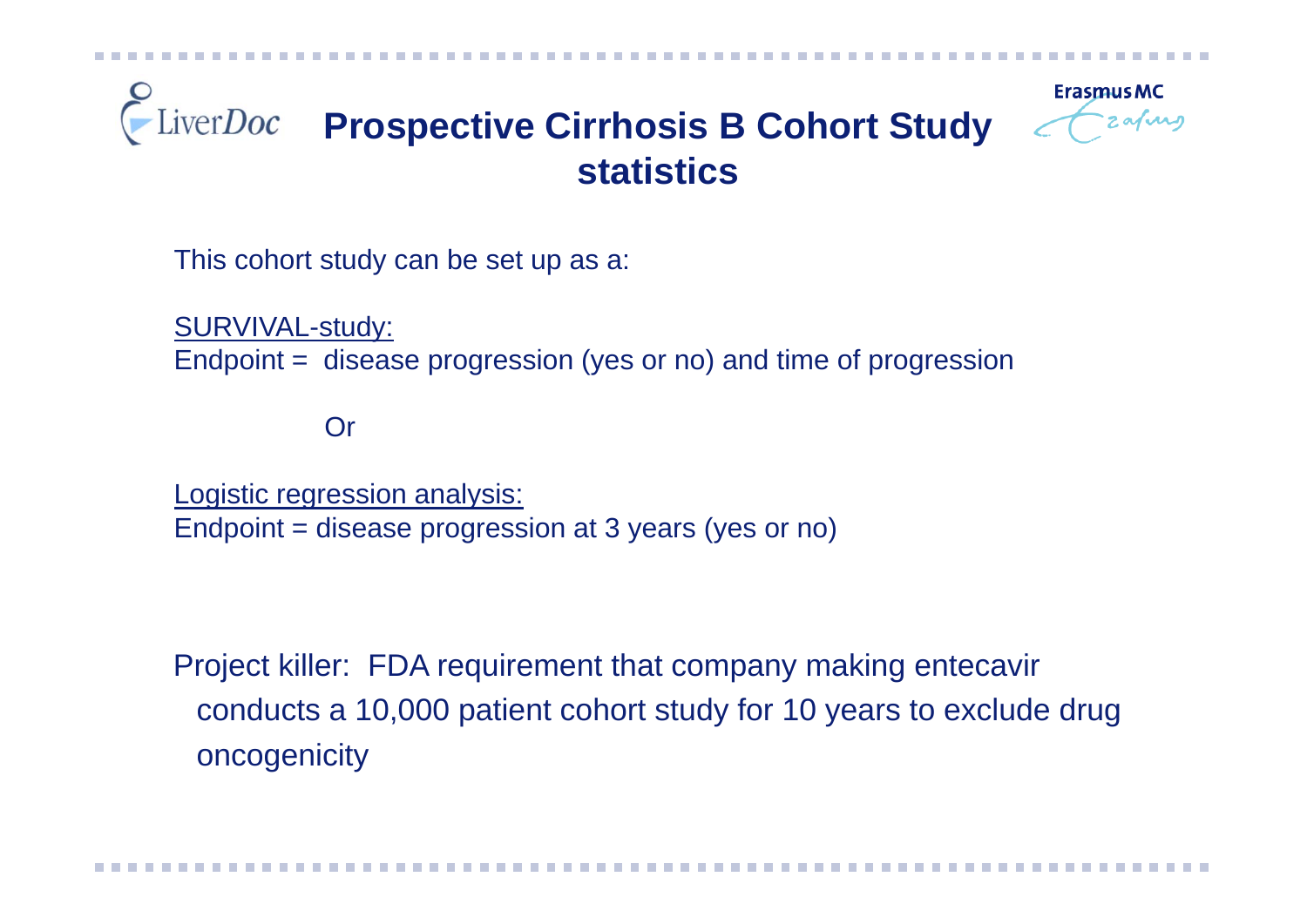

LiverDoc

# **The potential impact of long-term nucleoside therapy on the mortality and morbidity of active chronic hepatitis B**

Mehlika Toy, Irene K. Veldhuijzen, Robert A. de Man, Jan Hendrik Richardus, Solko W. Schalm **ErasmusMC, Rotterdam, the Netherlands**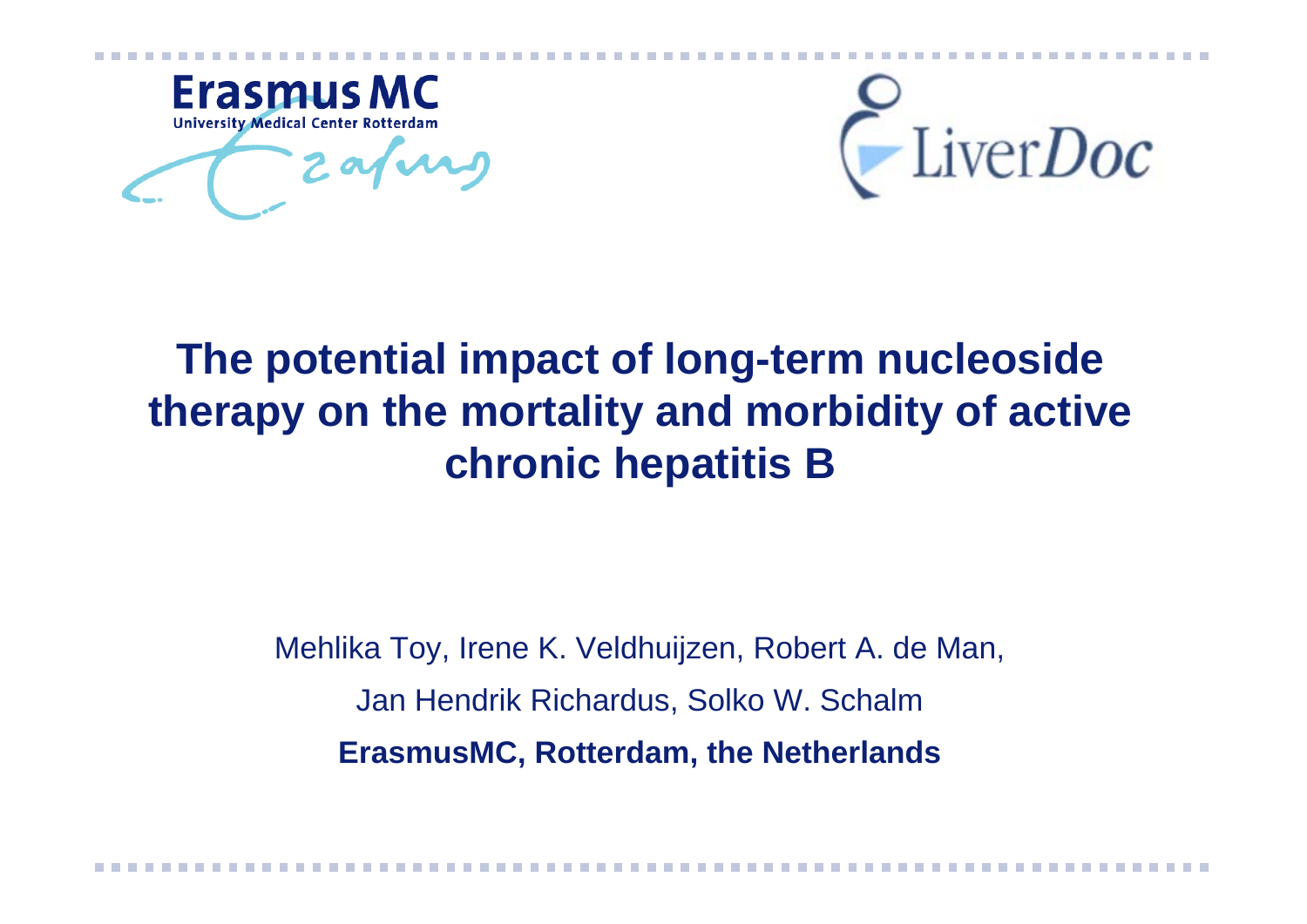

### **Methods**



- $\mathcal{L}_{\mathcal{A}}$  A population cohort of CHB was constructed, by age specific prevalence of HBsAg in the Dutch population.
- $\mathcal{L}_{\mathcal{A}}$  HBsAg-positive cohort was divided based on HBeAg positivity, HBV DNA and ALT levels, and was further classified to the stage of liver disease (non-cirrhosis and cirrhosis).
- $\mathcal{L}_{\mathcal{A}}$ Markov mathematical simulation was used to model the outcome.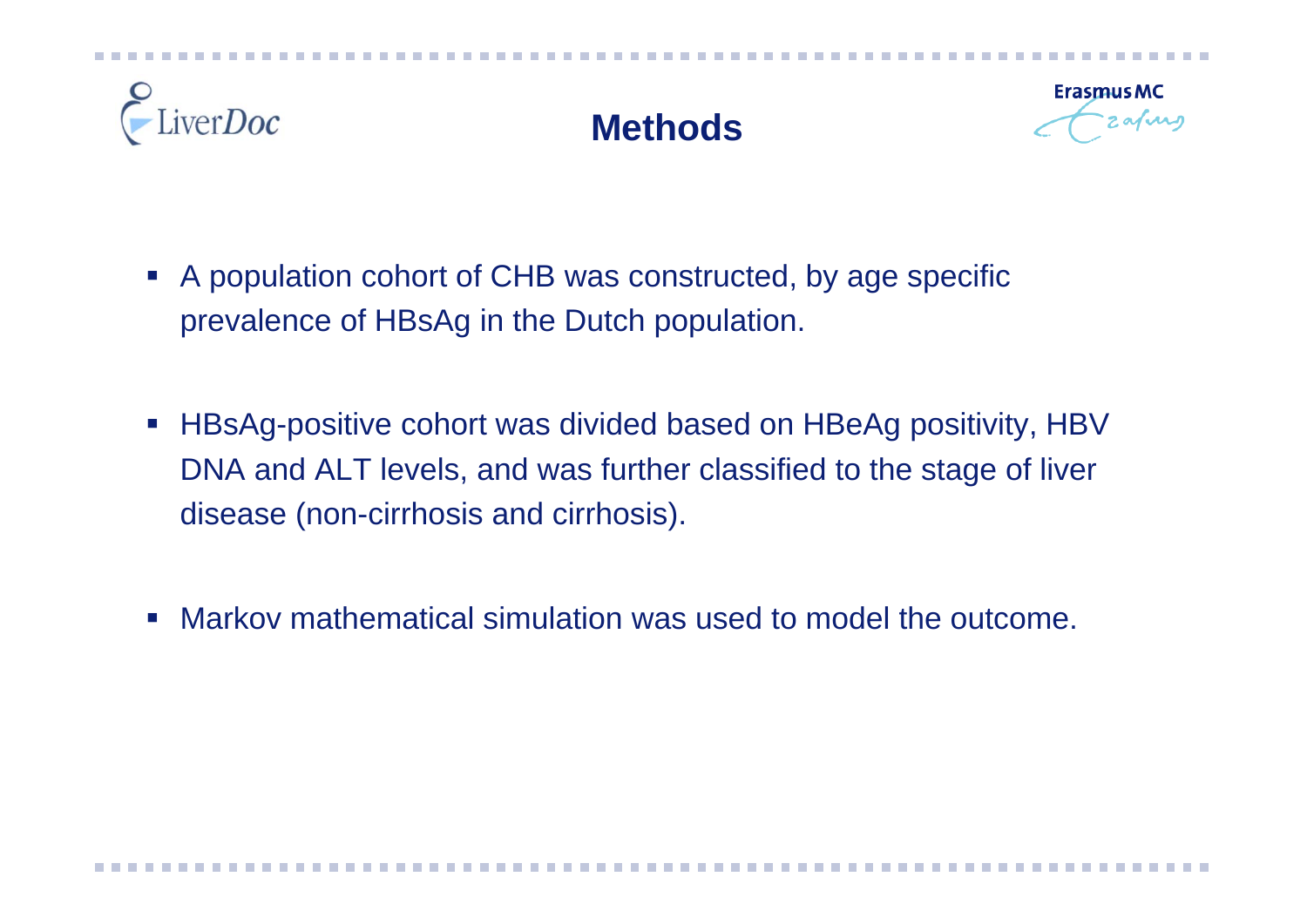

 $\overline{\mathbb{R}}$  The model uses annual probabilities of progression from chronic hepatitis to cirrhosis, decompensated cirrhosis, hepatocellular carcinoma, and finally death, obtained from systematic reviews published in the literature.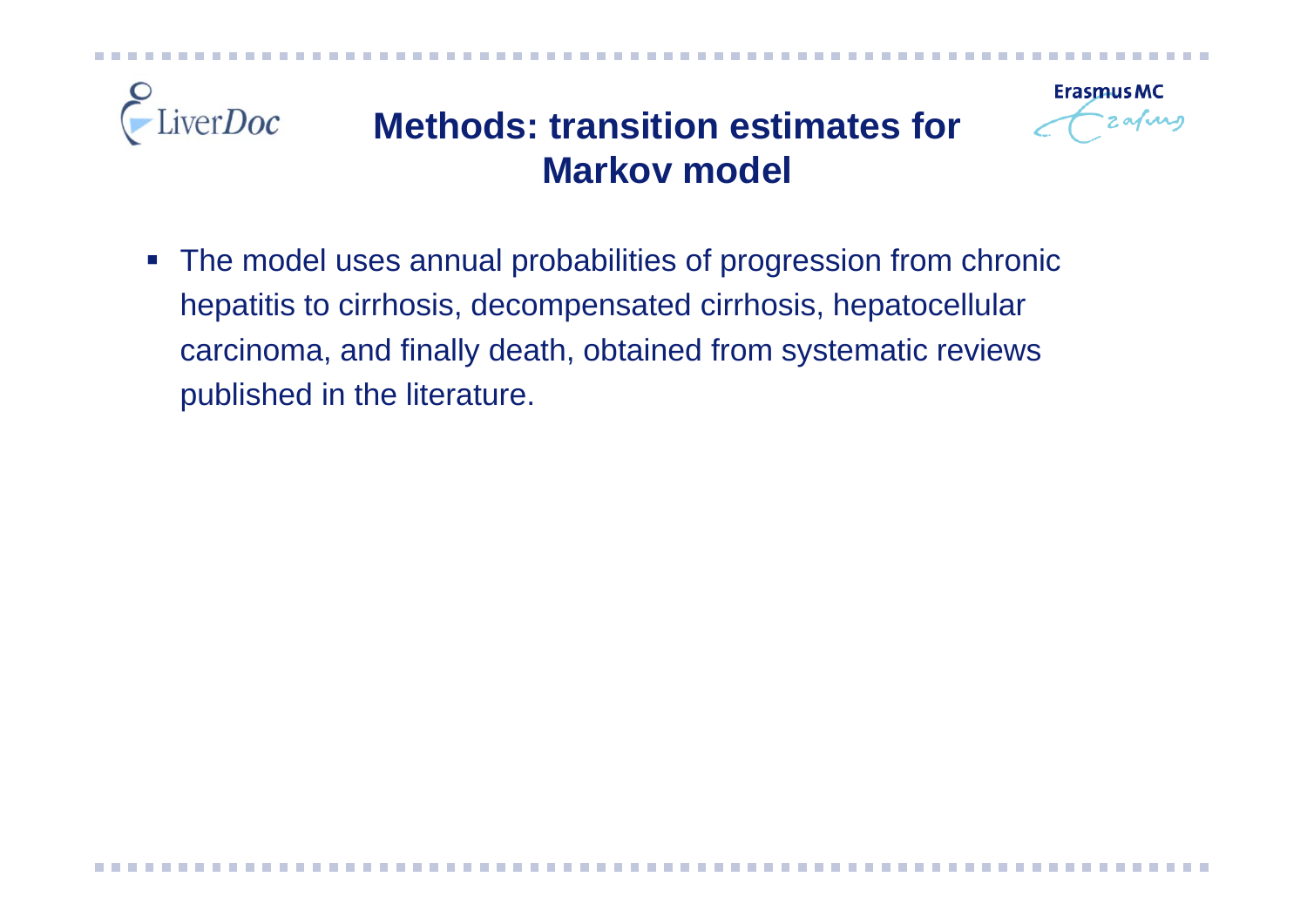

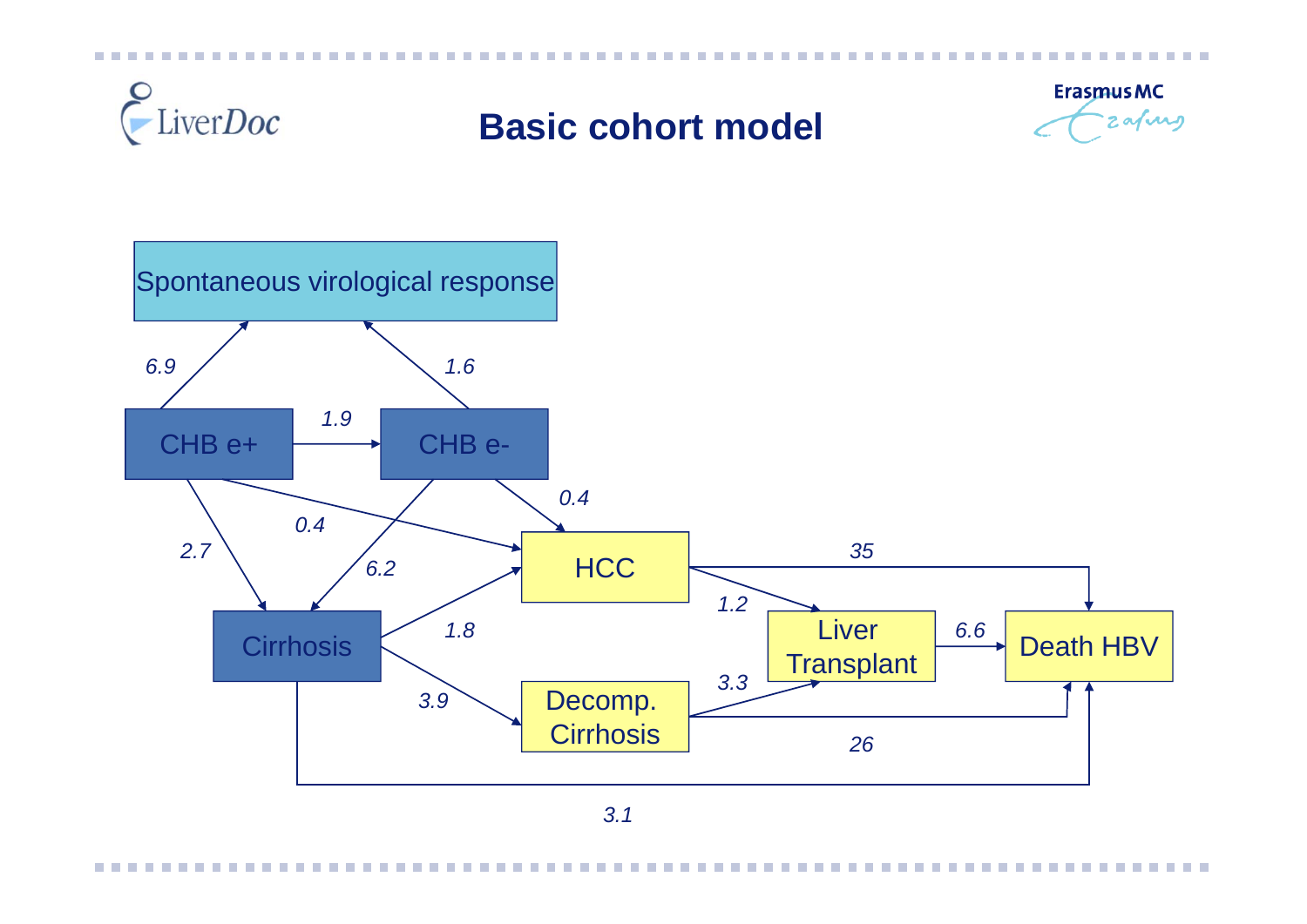

#### verDoc **Methods: transition estimates for Markov model**

- $\mathcal{L}_{\mathcal{A}}$  Different probability estimates for younger patients (age 0-24) and adults (age 25-65+).
- Analyses by mathematically simulating the cohort segments separately based on age and HBe-antigen status, for each strategy:
	- Natural history (no treatment)
	- Lamivudine (high resistance profile drug)
	- **Adefovir (salvage therapy)**
	- **Entecavir (low resistance profile drug)**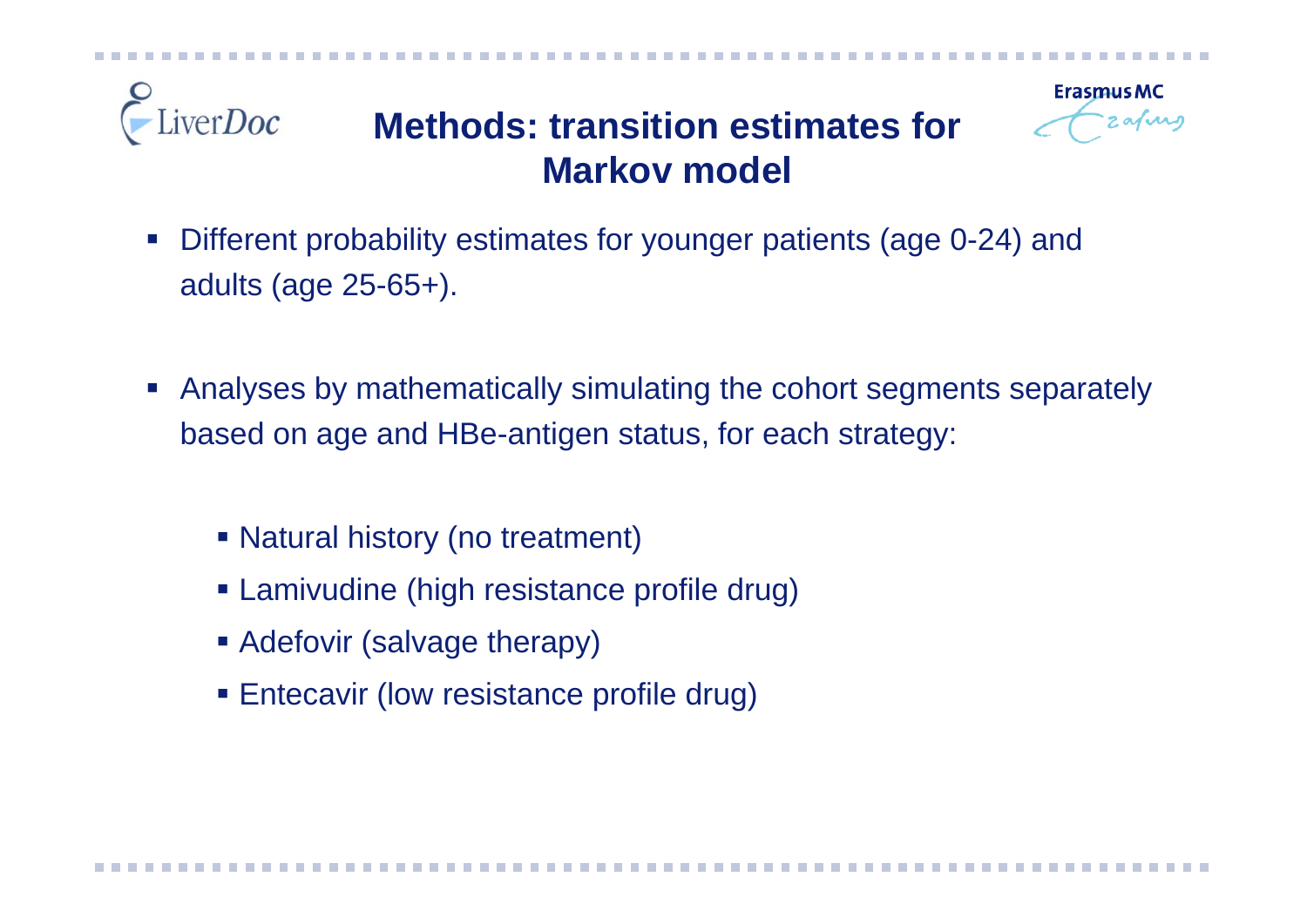

# **Methods: assumptions**



- The disease stops progressing in patients who achieve sustained virological response.
- $\mathcal{L}(\mathcal{L})$  The progression rates during antiviral therapy are reduced with:
	- for the liver failure pathway: 80% for lamivudine & adevofir, and

90% for entecavir

- $\mathcal{L}_{\mathcal{A}}$ - for the HCC pathway: 50% for all three scenarios
- $\mathcal{L}_{\mathcal{A}}$  The probability of developing resistance with a low resistant profile drug for the coming 20 years will stay 1% per year.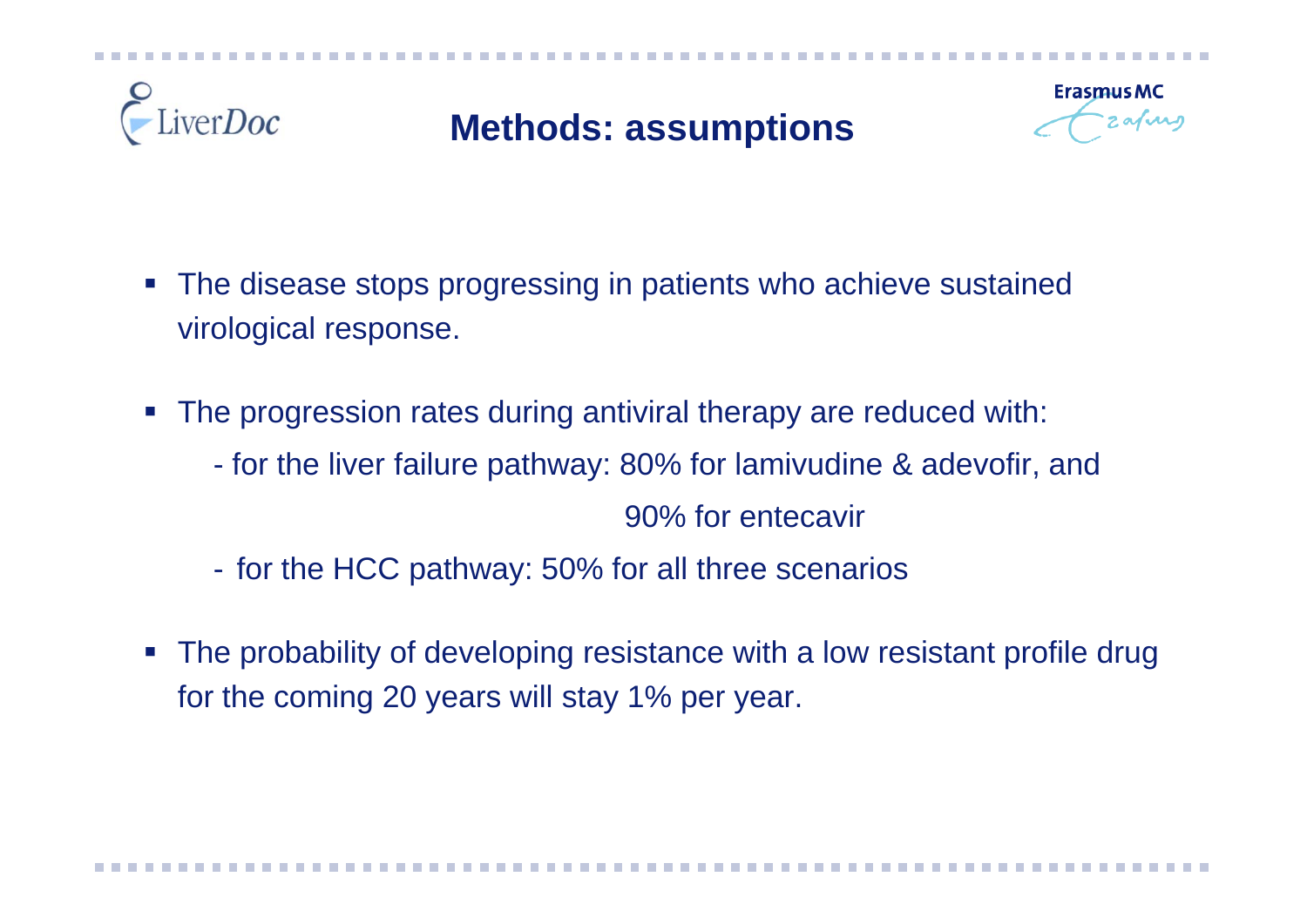

## **Results: Cohort (1)**



#### **Age-specific view of the Dutch population, by HBsAg prevalence**

| Age          | <b>Population</b> | HBsAg+              | HBsAg+ |
|--------------|-------------------|---------------------|--------|
| years        | in millions       | <b>Prevalence %</b> | cases  |
| $<$ 15       | 3.0               | 0.1                 | 2.708  |
| $15 - 24$    | 1.9               | 0.7                 | 14.415 |
| 25-34        | 2.2               | 0.4                 | 10.051 |
| 35-44        | 2.6               | 0.6                 | 16.519 |
| 45-54        | 2.3               | 0.7                 | 16.437 |
| 55-64        | 1.9               | 0.1                 | 2.713  |
| $65+$        | 2.3               | 0.1                 | 1.005  |
| <b>Total</b> | 16.3 million      | 0.4%                | 63.848 |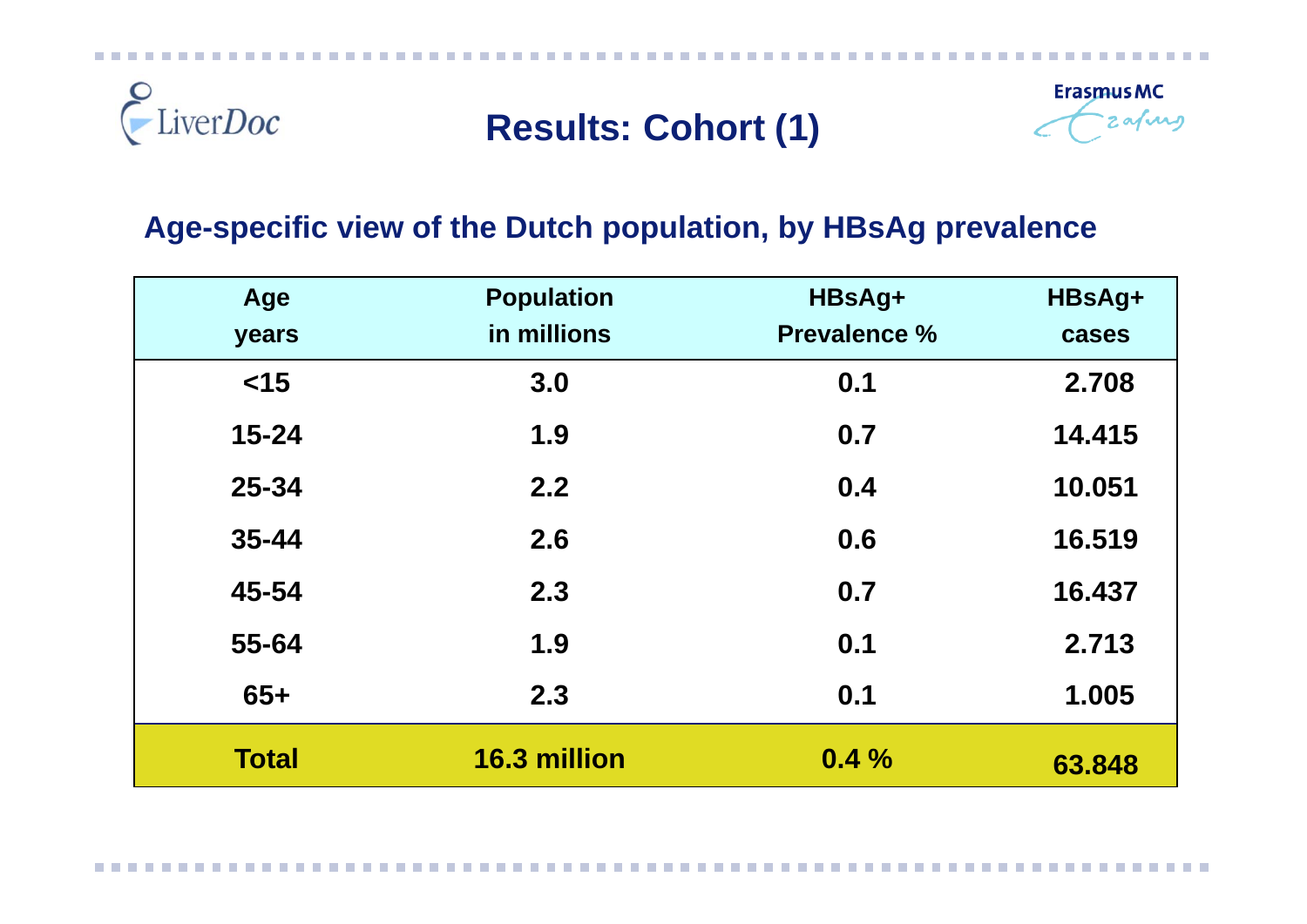

### **Results: Cohort (2)**



|              |                 |                  |                        | HBV DNA > 10e5 cp/ml and<br><b>ALT&gt;2 ULN</b> |                        |
|--------------|-----------------|------------------|------------------------|-------------------------------------------------|------------------------|
| Age (yr)     | HBsAg+<br>cases | HBeAg+<br>cases  | <b>HBeAg-</b><br>cases | HBeAg+<br>cases                                 | <b>HBeAg-</b><br>cases |
| $<$ 15       | 2,708           | 812              | 1,896                  | 211                                             | 133                    |
| $15 - 24$    | 14,415          | 4,325            | 10,091                 | 1,124                                           | 706                    |
| $25 - 34$    | 10,051          | 2,010            | 8,041                  | 523                                             | 563                    |
| $35 - 44$    | 16,519          | 2,643            | 13,876                 | 687                                             | 971                    |
| 45-54        | 16,437          | 822              | 15,615                 | 214                                             | 1,093                  |
| 55-64        | 2,713           | 190              | 2,523                  | 49                                              | 177                    |
| $65+$        | 1,005           | $\boldsymbol{0}$ | 1,005                  | $\boldsymbol{0}$                                | 70                     |
| <b>Total</b> | 63,848          | 10,802           | 53,046                 | 2,808                                           | 3,713                  |
|              |                 |                  |                        |                                                 |                        |

**Total treatment eligible cohort 6,521**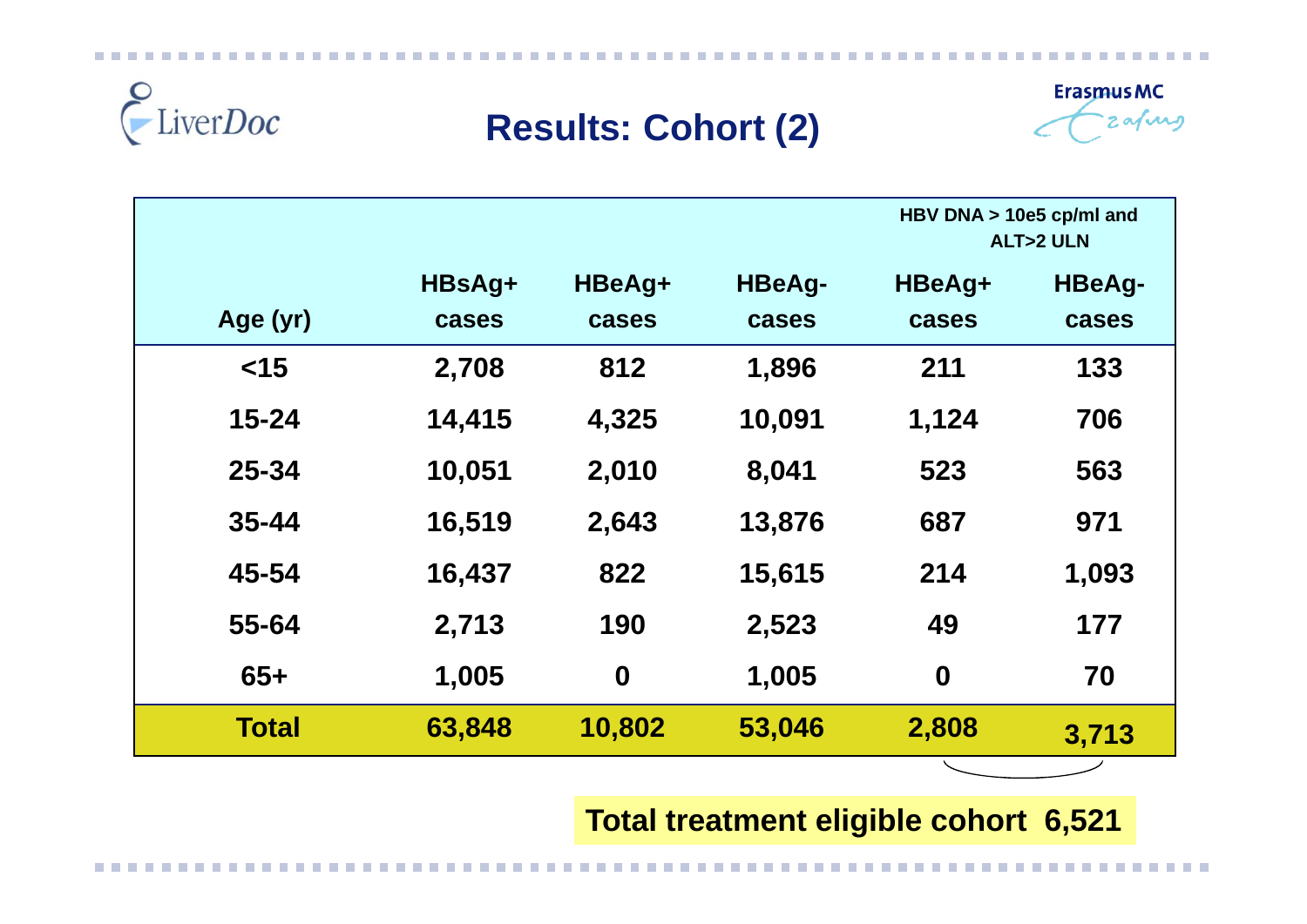#### LiverDoc **Results: Natural history Outcomes**



**Morbidity and mortality of active chronic hepatitis B cohort by HBeAg status, and stage of liver disease**

| <b>Stage at entry</b>                    | Outcome n (%) |                  |                             |            |         |              |
|------------------------------------------|---------------|------------------|-----------------------------|------------|---------|--------------|
|                                          | N             | <b>Cirrhosis</b> | Decomp.<br><b>Cirrhosis</b> | <b>HCC</b> | LT      | <b>Death</b> |
| Total*                                   | 6521          | 2507 (38)        | 575 (9)                     | 670 (10)   | 38(0,6) | 1725 (26)    |
| <b>Chronic hepatitis</b><br>no cirrhosis | 5685          | 1671 (29)        | 360(6)                      | 481 (8)    | 30(0,5) | 1106 (20)    |
| HBeAg+                                   | 2634          | 317(12)          | 94(3)                       | 93(3)      | 8(0,3)  | 248(10)      |
| HBeAg-                                   | 3051          | 1354 (44)        | 266(9)                      | 388(13)    | 22(0,7) | 858 (28)     |
| <b>Cirrhosis</b>                         | 836           | 836 (100)        | 215(26)                     | 189 (23)   | 8(1)    | 619 (74)     |
| HBeAg+                                   | 174           | 174 (100)        | 55(31)                      | 17(10)     | 2(1)    | 127(73)      |
| HBeAg-                                   | 662           | 662 (100)        | 160(24)                     | 172 (26)   | 6(1)    | 492 (74)     |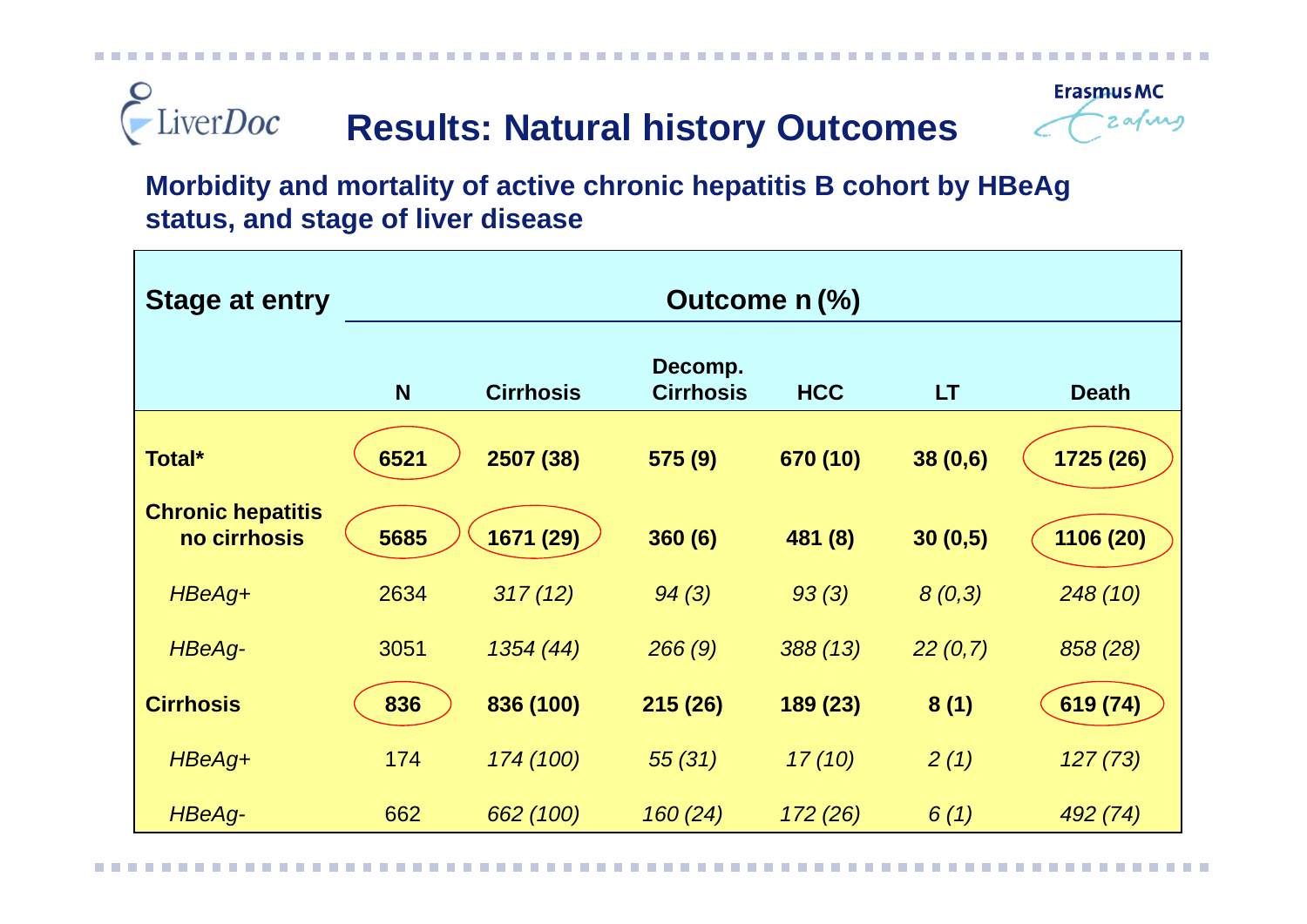

**Impact of resistance on the reduction of mortality by antiviral therapy**



*Chronic hepatitis without cirrhosis*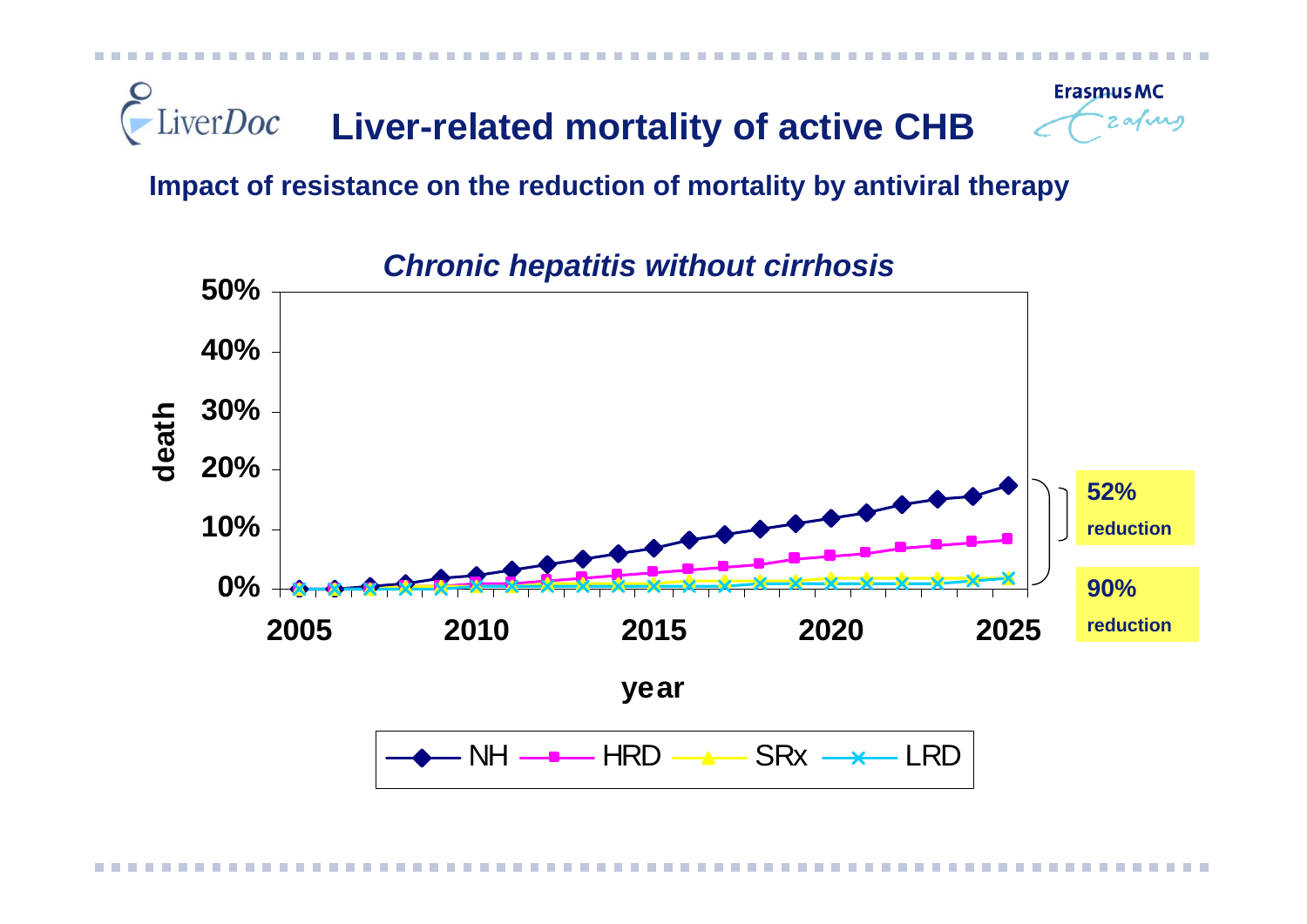

**Impact of resistance on the reduction of mortality by antiviral therapy**

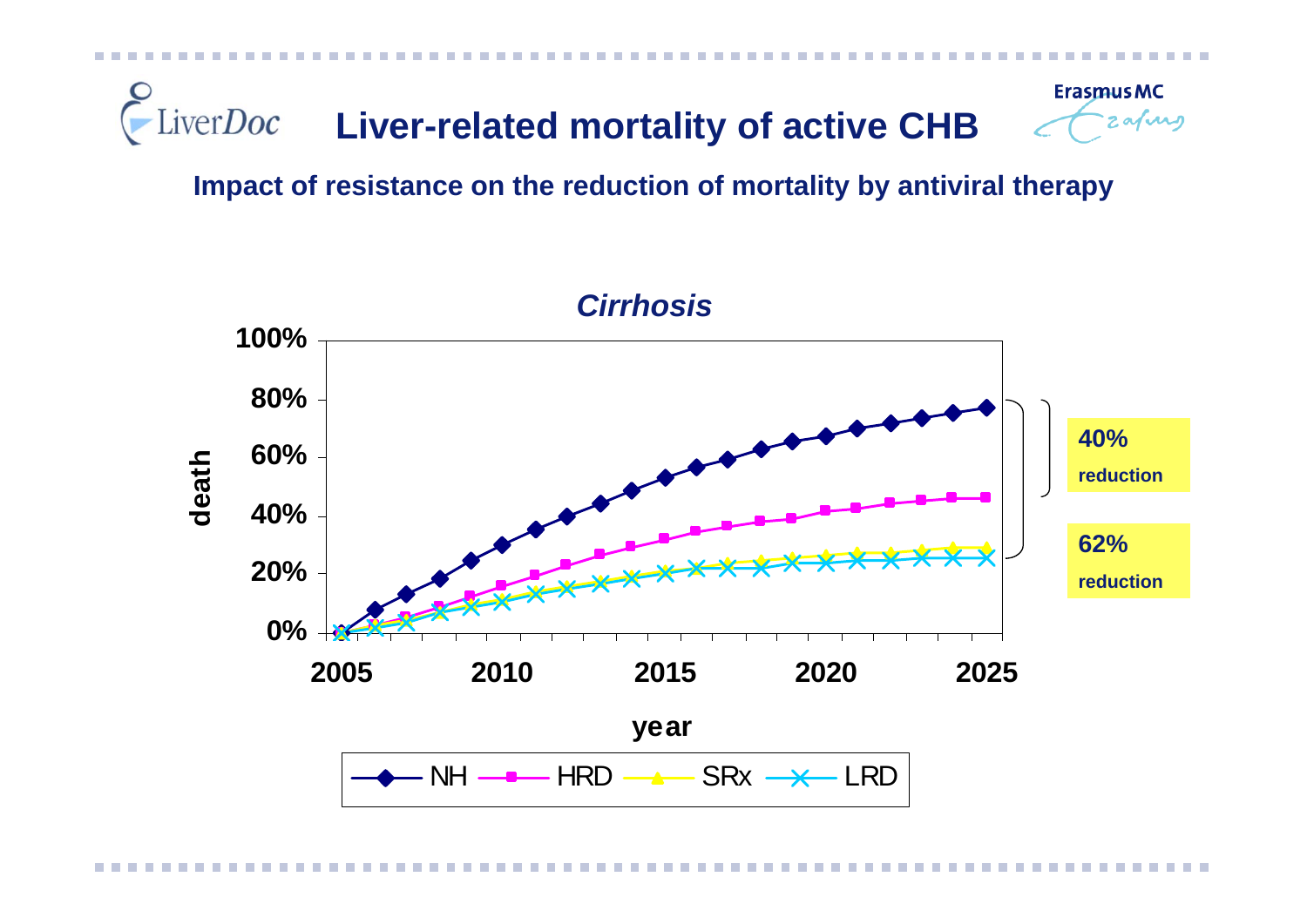

## **Discussion**



- $\mathcal{L}_{\mathcal{A}}$  If all patients from the active CHB cohort are fully treated, liver-related mortality can be reduced by almost 80% if a low-resistance profile drug is chosen from the start.
- $\mathcal{L}_{\mathcal{A}}$  The beneficial effect of antiviral therapy is due to both the reduction in complications of cirrhosis and to the prevention of the development of cirrhosis.
- $\mathcal{L}_{\mathcal{A}}$  Clinical benefits of antiviral therapy may be strongly reduced when high resistance profile drugs are used and antiviral resistance remains unaddressed.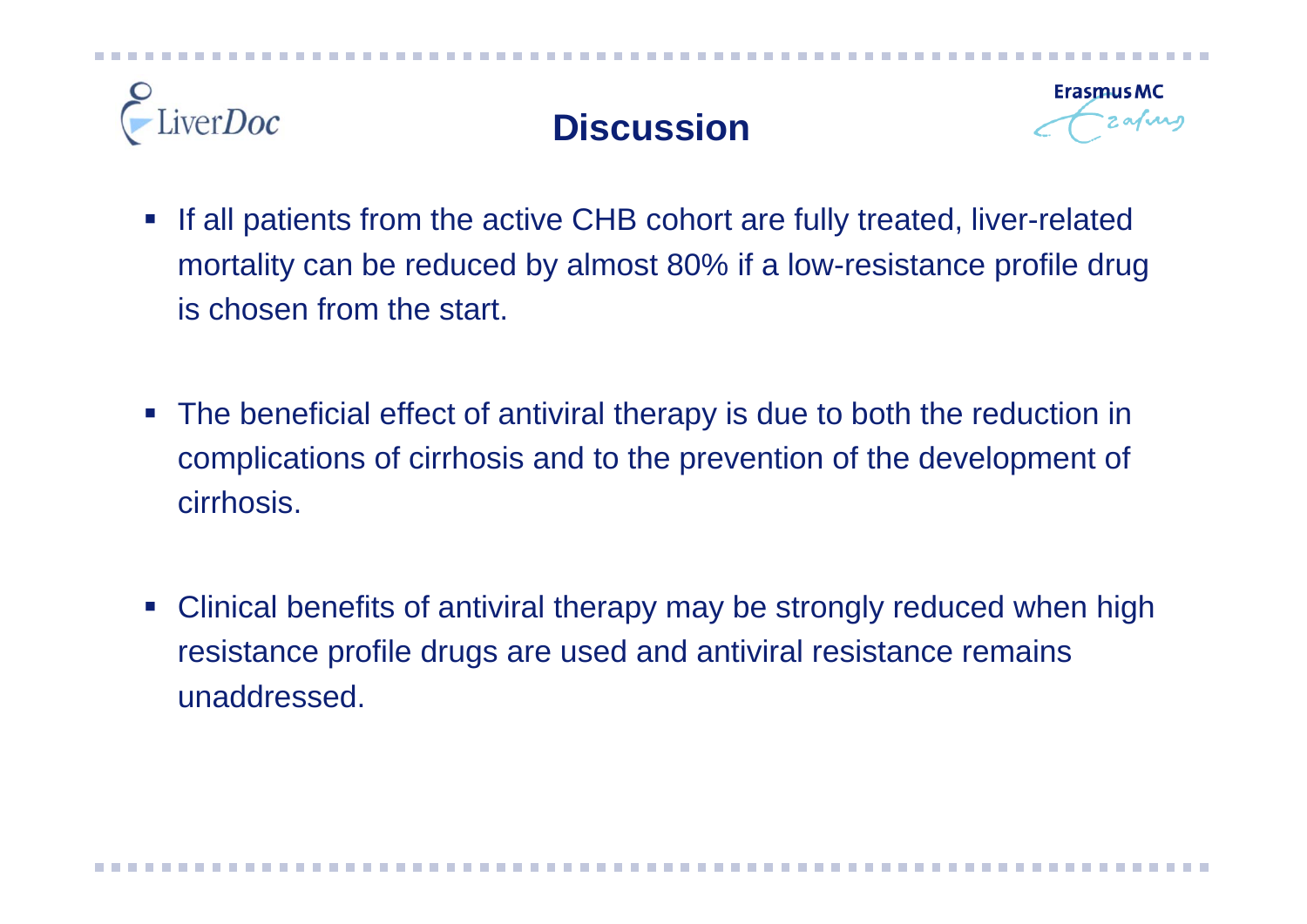

## **Conclusion**



- $\mathcal{L}_{\mathcal{A}}$  This cohort-based model provides a realistic tool to estimate countryspecific HBV-related mortality and morbidity and the potential impact of antiviral therapy.
- $\mathcal{L}_{\mathcal{A}}$  Long-term antiviral therapy with a strategy that minimizes or controls resistance will have a major preventive effect on liver-related mortality and morbidity of chronic hepatitis B.
- $\mathcal{L}_{\mathcal{A}}$  Antiviral resistance when unaddressed may reduce the clinical benefits of antiviral therapy with almost 50%